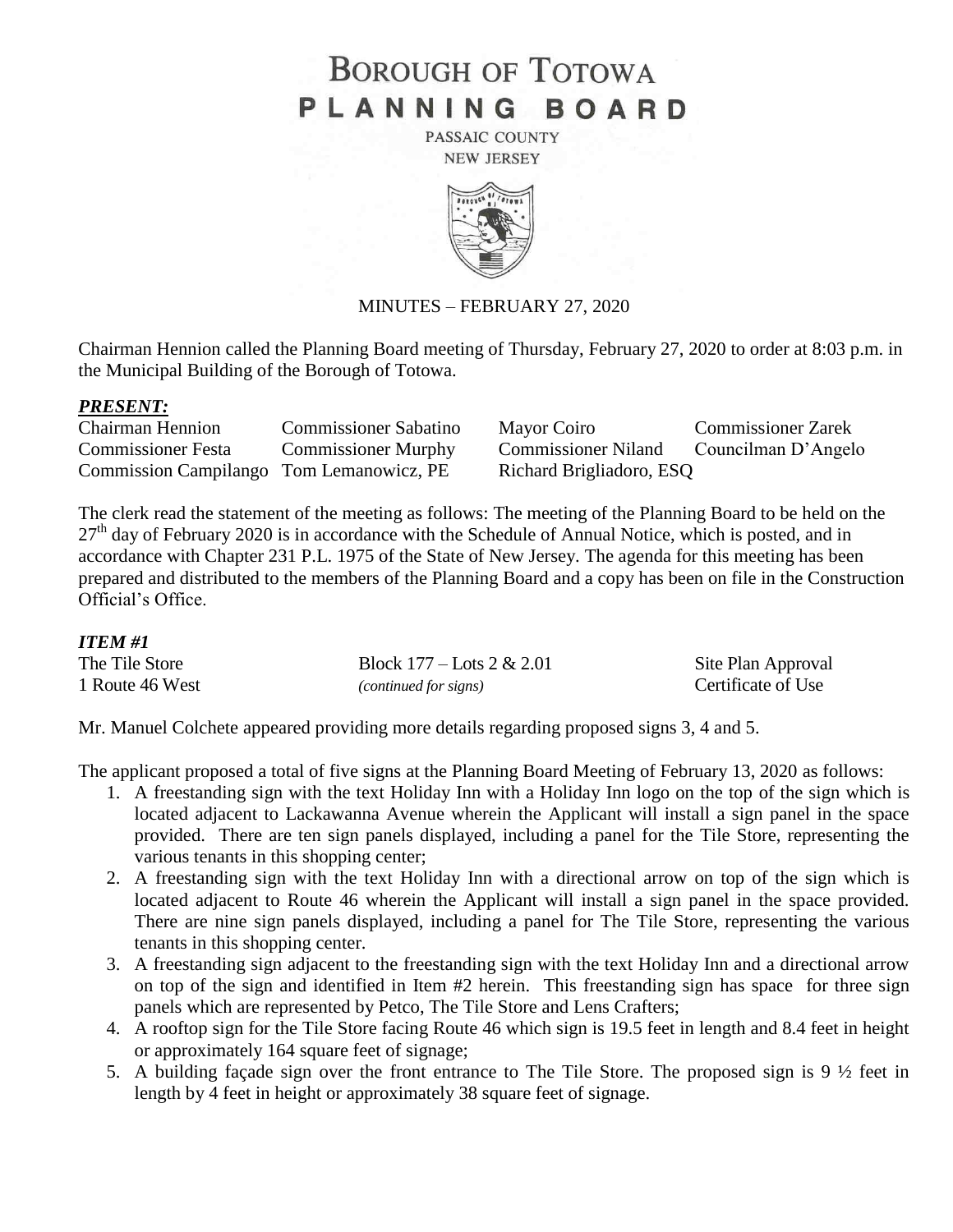#### PLANNING BOARD MEETING FEBRUARY 27, 2020 MINUTES CONTINUED PAGE 2

feet which has now been reduced in sign area to 78 square feet.

Planning Board Attorney, Rich Brigliadoro reviewed the zoning file in the construction official's office and advised the Board regarding what was previously approved.

In regard to sign number 3 identified herein, this is a free-standing sign adjacent to the larger free-standing sign facing Route 46. The sign as proposed has three sign panels Petco, The Tile Store and Lens Crafters. This sign is preexisting. A review of the Price Buster Furniture Resolution decided on March 24, 2011 and memorialized on April 14, 2011 granted approval to allow Price Buster Furniture to place a fourth sign on top of the sign. This application only seeks to install a sign panel in one of the three sign panels that are existing on the sign. Therefore, this three panel sign was previously approved by the Planning Board. Next, in regard to sign number 4, the Board previously approved a rooftop sign at 200 square feet. The approval was granted on December 9, 2010 and memorialized on January 13, 2011 in regard to the Price Buster Furniture application before the Board. The Applicant originally presented a rooftop sign at 165 square

In regard to sign number 5, the Applicant has amended the application to propose a building facade sign over the front entrance to The Tile Store. The Applicant originally presented a sign at 38 square feet but has now increased the sign area to 78 square feet. The Applicant represented that the building facade sign over the front entrance was increased in sign area to be more in keeping with the size and scope of the front facade of the building.

Regarding Signage, a motion was offered by Commissioner Campilango and seconded by Commissioner Festa to approve "c" variance relief to permit installation of the following signs. This approval is subject to and contingent upon the following conditions and will be memorialized in a Resolution at a future date:

- 1. A freestanding sign with the text Holiday Inn with a Holiday Inn logo on the top of the sign which is located adjacent to Lackawanna Avenue wherein the Applicant will install a sign panel in the space provided. There are ten sign panels displayed including a panel for The Tile Store representing the various tenants in this shopping center;
- 2. A freestanding sign with the text Holiday Inn with a directional arrow on top of the sign which is located adjacent to Route 46 wherein the Applicant will install a sign panel in the space provided. There are nine sign panels displayed including a panel for The Tile Store, representing the various tenants in this shopping center.
- 3. A freestanding sign adjacent to the freestanding sign with the text Holiday Inn and a directional arrow on top of the sign which is located and identified in Item #2 herein. This freestanding sign has space for three signs Petco, The Tile Store and Lens Crafters;
- 4. A rooftop sign for The Tile Store facing Route 46 which sign contains approximately 78 square feet of sign area.
- 5. A building façade sign over the front entrance to The Tile Store. The proposed sign contains approximately 78 square feet of sign area The Totowa Borough Code permits a building façade sign with a maximum of 30 square feet of sign area. The proposed signage exceeds 30 square feet.

Nine agreed to a roll call vote… 9-0

#### *ITEM #2*

| -------         |                 |                    |
|-----------------|-----------------|--------------------|
| Totowa Nails    | Block $139-8$   | Site Plan Approval |
| 1 Route 46 West | change of owner | Certificate of Use |

Sun Young Regan appeared requesting approval for the continued occupancy of a Nail salon providing pedicures, manicures and waxing. This is a change of ownership only. The applicant will occupy approximately 1,000 sq. ft of space.

An undated letter of intent was read into the record.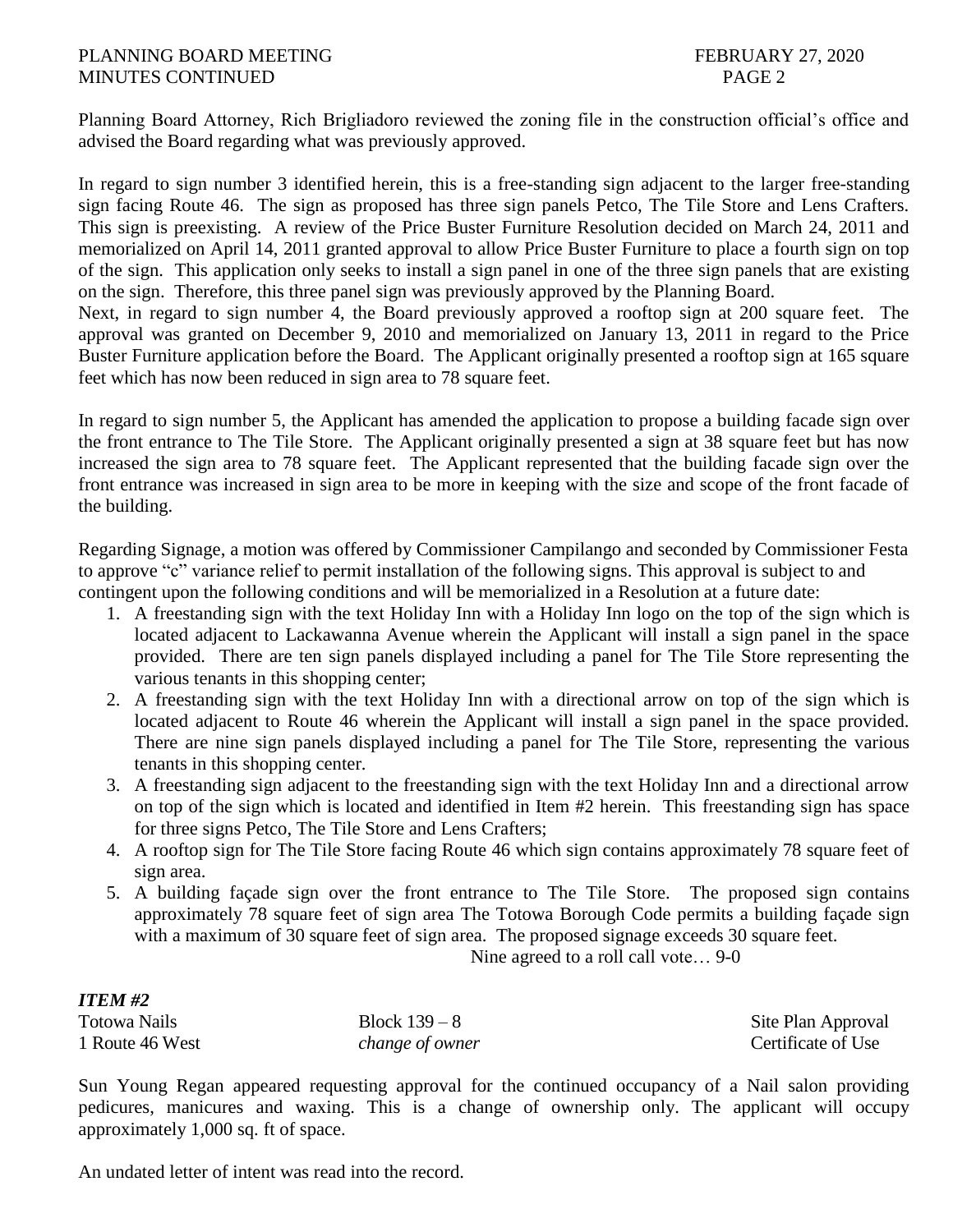### PLANNING BOARD MEETING FEBRUARY 27, 2020 MINUTES CONTINUED PAGE 3

Ms. Regan testified as to the nature of the business and indicated that she will be taking over the nail salon known and operated as Totowa Nails. There will be four to five employees. The hours of operation will be 9:30 a.m. to 7: 30 p.m. Monday through Saturday. The Applicant will retain the existing "Totowa Nails" sign.

A motion was offered by Commissioner Campilango and seconded by Commissioner Festa to approve the minor site plan as presented. This approval is subject to and contingent upon the following conditions and will be memorialized in a Resolution at a future date:

- 1. The construction of internal partitions, exits, entrances and fire safety devices are subject to and require the approval of the fire sub-code official, the fire inspector and the building inspector.
- 2. The applicant will supply the Chief of Police with an emergency contact list and will also obtain the approval of the Police Chief in regards to all alarms and security devices.
- 3. There will be no outside storage of equipment or materials.
- 4. There will be no change to the existing sign. Applicant is permitted to place a sign in the window to identify the business, but the sign shall not exceed twenty percent of the glass window area.
- 5. The Applicant shall obtain and maintain any and all licenses, certificates or permits from any and all licensing authorities, including, but not limited to, the Borough of Totowa, County of Passaic, State of New Jersey or any federal agency having jurisdiction hereunder.
- 6. All terms and conditions of the Board's prior resolutions remain in full force and effect except as satisfied or amended and not in conflict with this approval.

Nine agreed to a roll call vote… 9-0

Commissioner Festa excused himself from Item #3 All In Favor  $9 - 0$ 

## *ITEM #3*

Marek & Magdalena Slodyczka Block 173 – Lot 4 Minor Sub-division w/variances for 783 Union Blvd lot width, lot area, side & front yard

Set-backs.

The Applicants were represented by John J. Veteri, Jr., Esq.

Mr. Veteri, Jr. Esq., attorney for the applicant provided the Board with an overview of the project. The Applicants seek minor subdivision approval with variance relief in order to subdivide an existing 30,000 square foot lot into two 15,000 square foot lots.

Mr. Veteri reviewed the requested variances. The Applicants require lot area variance relief for proposed Lot 4 and for proposed Lot 4.01 where the minimum lot area in the R-20 Zone is 20,000 square feet and each proposed lot is 15,000 square feet. The Applicants also require variance relief for lot width where the minimum lot width in the R-20 Zone is 100 feet and each of the proposed lots will have a lot width of 50 feet. The Applicants also require a front yard setback in regard to proposed Lot 4 which contains an existing singlefamily dwelling. The minimum front yard setback is 40 feet and the existing front yard setback is 36.7 feet. The Applicants next require side yard setback variance relief where the minimum side yard setback in the R-20 Zone is 15 feet and the Applicants are proposing a 9.23 foot side yard setback on Lot 4 and a 9.5 foot side yard setback on proposed Lot 4.01.

The Applicants also require two waivers relative to accessory building side yard setback where a minimum of 15 feet is required and 4 feet is being provided on both lots as well as in regard to a parking setback where a minimum of 2 feet is required and 0 feet is being proposed on Lot 4.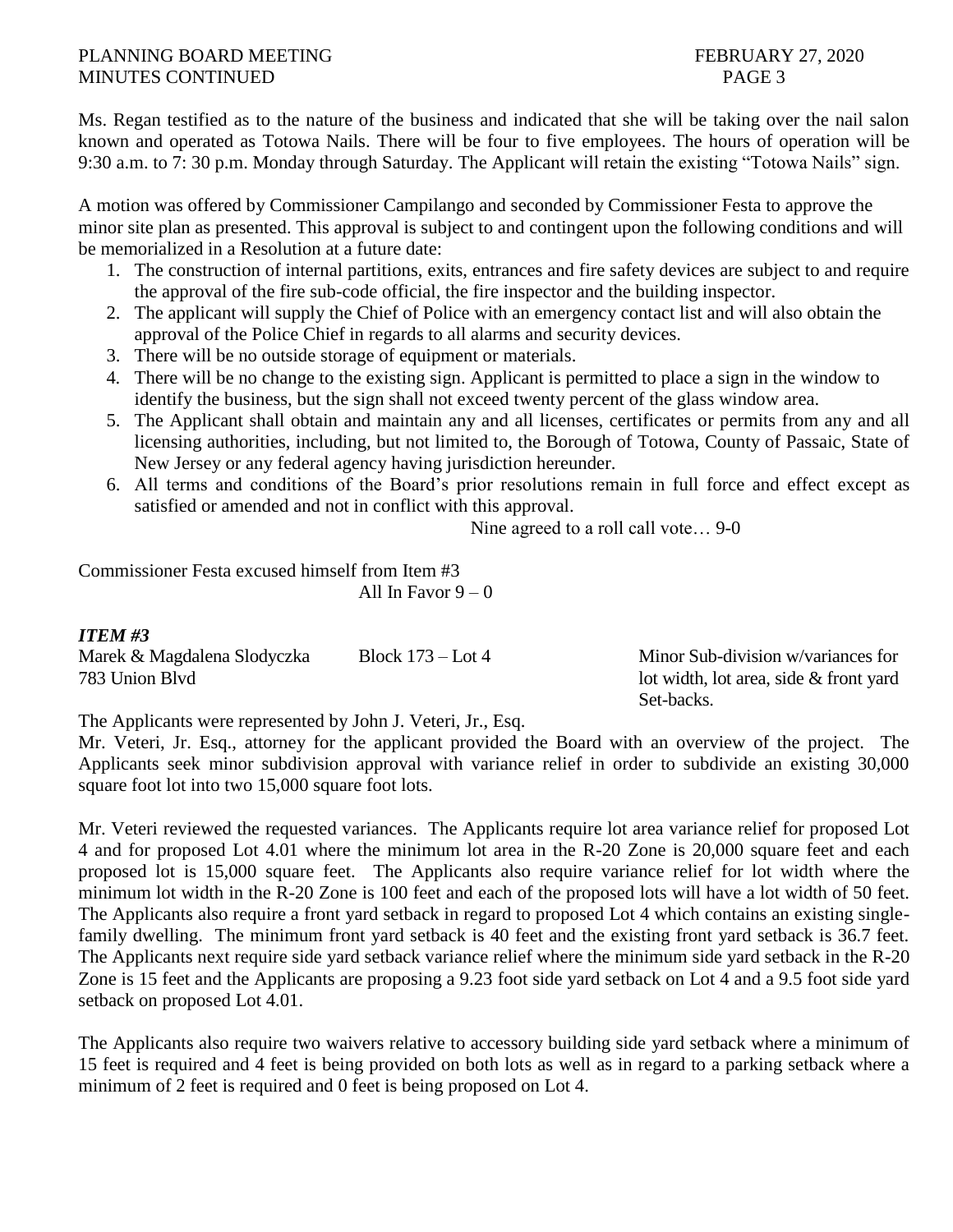Mr. Veteri stated in regard to the proposed new house to be constructed on Lot 4.01 the plans as presently constituted have a setback of approximately 60 feet and the Applicants are prepared to move the house forward to be more in conformance with the setbacks in the area with most homes being setback between 30 feet and 40 feet.

Mr. Veteri also represented that the Applicants seek to restore the historic home and it will be sold. The Applicants also seek to construct a new home on proposed Lot 4.01 which home will be sold and will not be a rental unit.

Mr. Veteri reviewed the architectural plans with the Board. He represented that the first floor contains a veranda, an office/den area, a family room, dining room, kitchen and bathroom. The second floor will contain four bedrooms, two baths and a laundry room. The Applicants are also proposing a detached 2-car garage. The house will also have a basement with a utility room.

Testifying on behalf of the Applicants was David Fantina, P.E., a licensed professional engineer in the State of New Jersey. Mr. Fantina reviewed the variances. He also stated that the Applicants are proposing a detached garage in the rear of each dwelling. The Applicants originally proposed two driveways side-by-side. However, based upon Technical Comment 6 in the Board Engineer's Review Report, the Applicants agreed to the comment to consider the mirror image of the current layout for Lot 4.01.

Mr. Fantina also stated the Applicant is proposing drainage improvements on the lot consisting of a drywell on each lot where previously there were no drainage improvements on the property. He also stated that there are two (2) sheds in the backyard and a dog pen which will be removed as part of the approval. Mr. Fantina also stated that the Applicants are proposing to move the house forward on proposed Lot 4.01, but still comply with the minimum 40 foot front yard setback in the zone.

Mr. Fantina also stated that the Applicants will calculate the floor area ratio for each dwelling although he estimated that the floor area ratio would be well within the maximum limits of the Ordinance.

Mr. Fantina also reviewed the relocation of the driveway and garage on proposed Lot 4.01. Mr. Fantina also addressed access to the garage and the ability of a vehicle to perform a K-turn on the property.

The next witness to testify on behalf of the Applicants was John Leoncavallo, P.P., a licensed professional planner in the State of New Jersey. Mr. Leoncavallo provided an overview of the subject property and the existing area in which the property is located. Mr. Leoncavallo stated that the proposed development of the site for a single-family house is a permitted use in the R-20 Zone. He reviewed the request for variance relief. He stated that this is a classic case under the Kaufmann case for the Board to grant a flexible "c" variance. He stated that this is a two lot subdivision which improves the neighborhood harmony. He also stated that two smaller houses are a better zoning alternative than having one very large house on the oversized lot. Mr. Leoncavallo also stated that several purposes of the Municipal Land Use Law would be advanced by the approval of this application including 2(a) promotion of the general welfare, (g) providing sufficient space in appropriate locations for residential uses, (i) to promote a desirable visual environment through creative development techniques and (m) approval of this application would result in a more efficient use of land. He stated the approval of the application would improve the neighborhood harmony. He also stated that the benefits of the approval would outweigh the detriments. Mr. Leoncavallo also testified that the current configuration of the lot with an existing dwelling located on one side of the property opens up the remainder of the lot for development. Mr. Leoncavallo also represented that variance relief can be granted without substantial detriment to the public good and without substantial impairment of the zone plan and zoning ordinance.